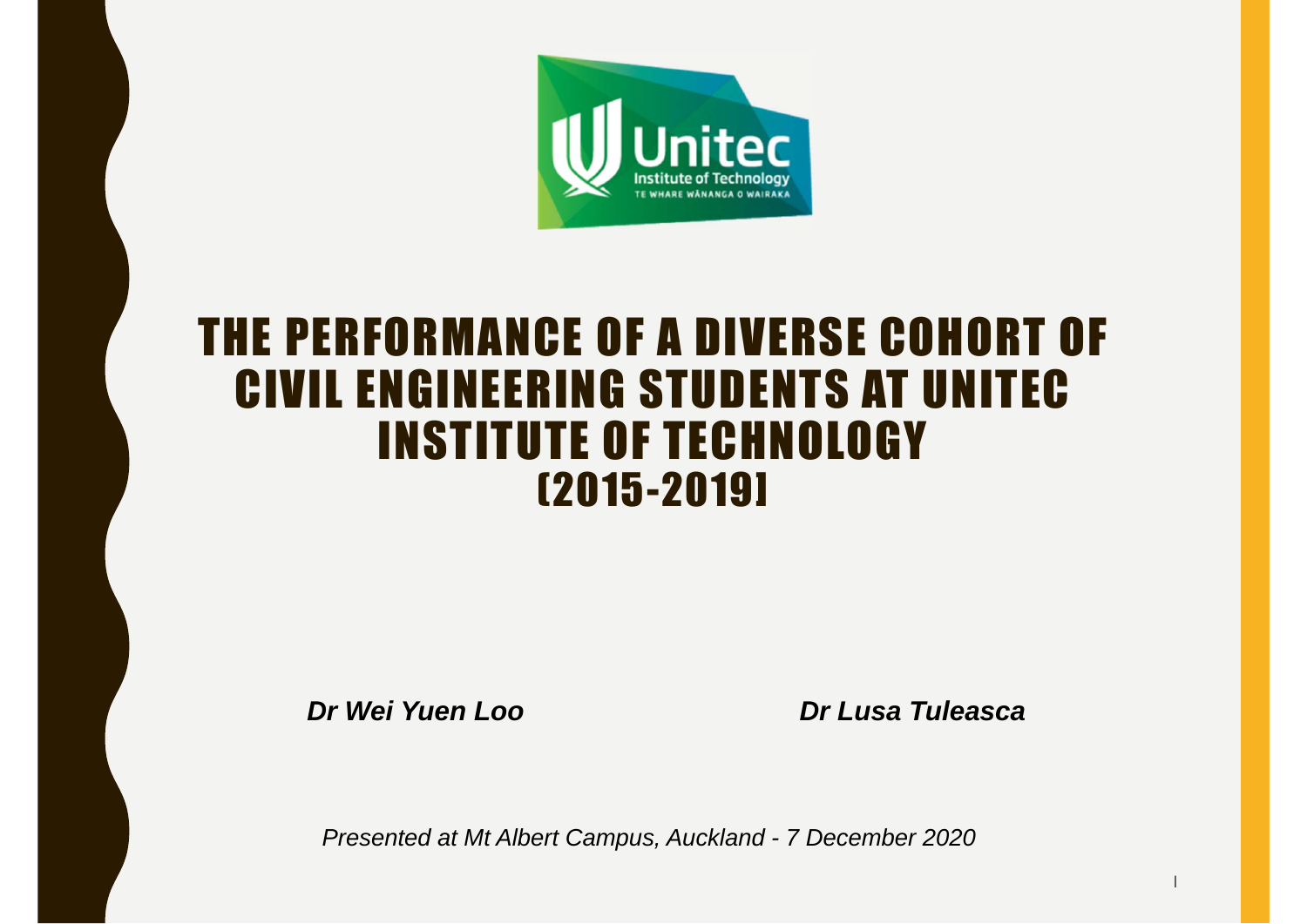

### INTRODUCTION

- •Provide a background to Civil Engineering at Unitec
- •Demonstrate the diversity in our civil engineering cohort of students
- • Look specifically at the BEngTech civil, in terms of success and retention, over the period 2015 to 2019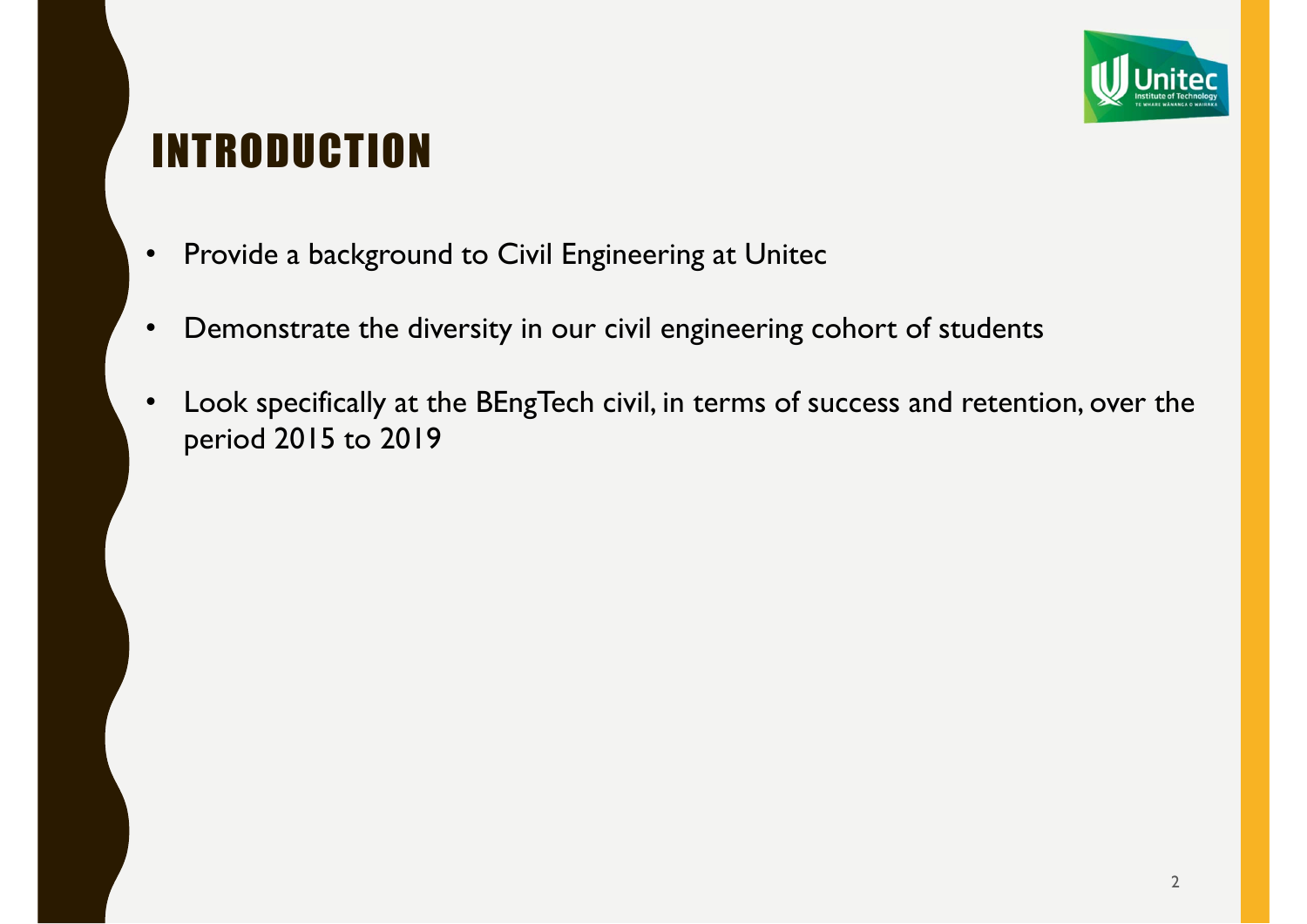### BACKGROUND



- $\bullet$  Civil Engineering: *"the profession of designing and executing structural works that serve the general public"* (Encyclopaedia Britannica)
- • Civil Engineering has a long history at Unitec (formerly Carrington Polytechnic), with the department being established in the 1970s to deliver the NZCE (New Zealand Certificate in Engineering)
- • Internationally, particularly in the English speaking world, there are typically three levels of qualification, governed by the following accords:
	- Four year (full time) Bachelor's degrees (Washington Accord)
	- **Three year L7 Bachelor's degrees (Sydney Accord)**
	- •**Two year L6 Diplomas (Dublin Accord)**
- •At Unitec we deliver the latter two only, the qualifications are respectively the *Bachelor of Engineering Technology* (BEngTech), and the *New Zealand Diploma in Engineering* (NZDE)
- •At Unitec the BEngTech and NZDE are offered in the civil and electrical disciplines
- •This presentation will focus on students in the civil discipline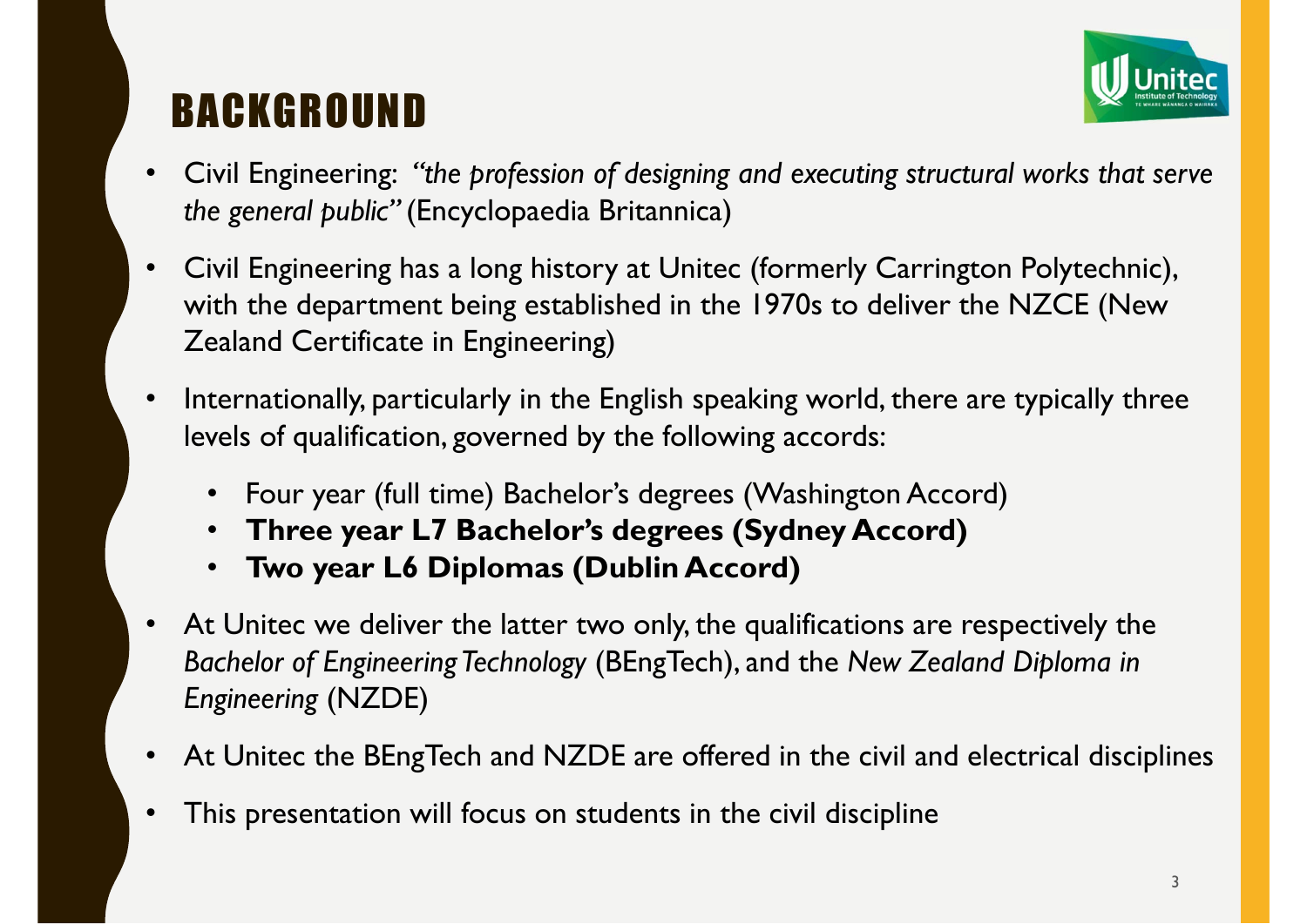BROAD ENROLMENT TRENDS





- •Huge growth from 100 EFTS in 2002 to 471 EFTS in 2015
- •International growths from around 25 EFTS in 2010 to a peak of 201 EFTS in 2015
- •Since 2015 steep decline in both domestics and international students
- •Steep drop in internationals over past 12 months 120 to 73 EFTS
- •Early indications are significant uptick in domestic students for 2021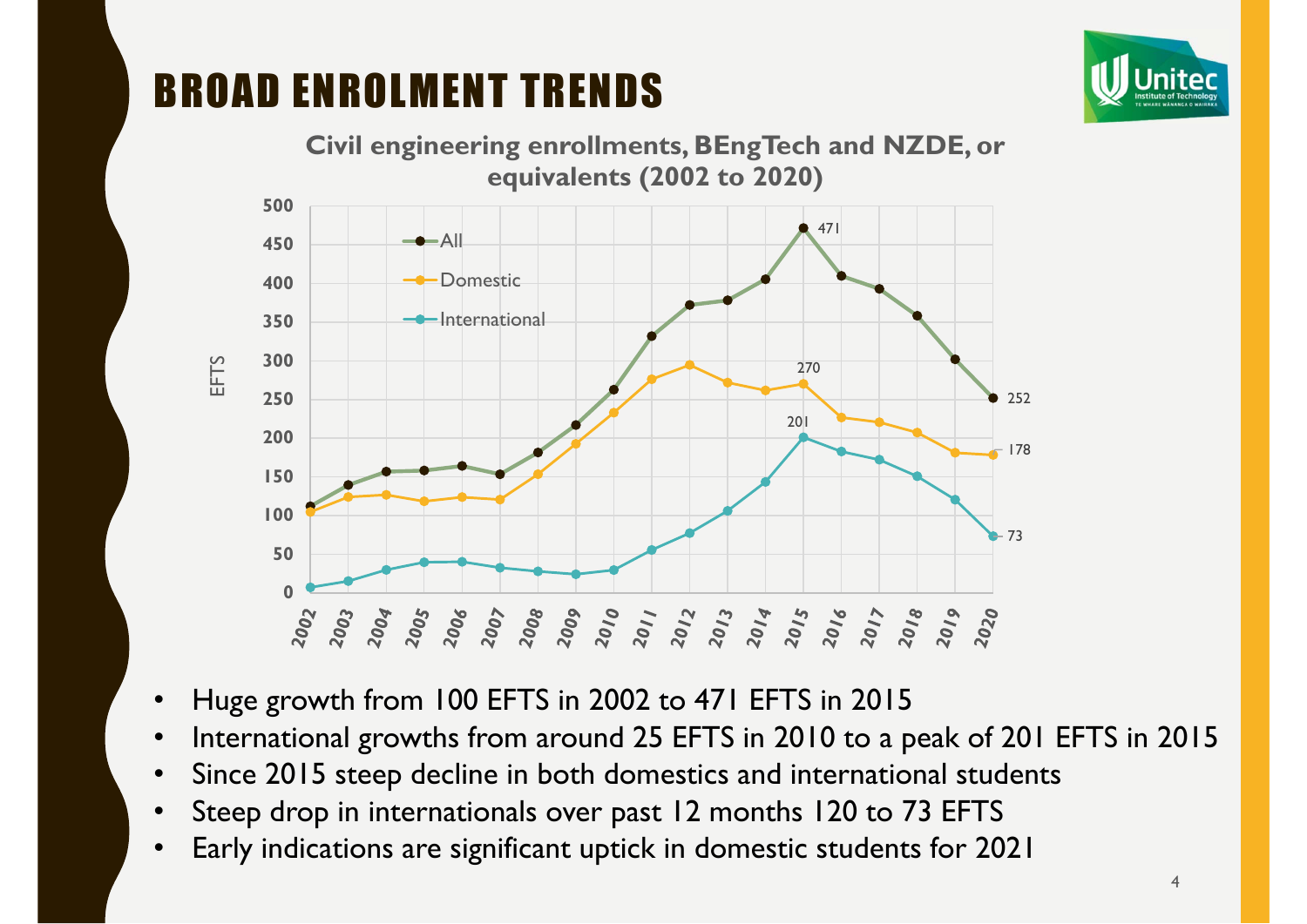### CIVIL ENGINEERING – SPECIALISATIONS

Civil Engineering specialist streams at Unitec:

- $\bullet$ Geotechnical Engineering
- Water Engineering (hydraulics)
- Highway/Traffic Engineering
- $\bullet$ Environmental Engineering
- Structural Engineering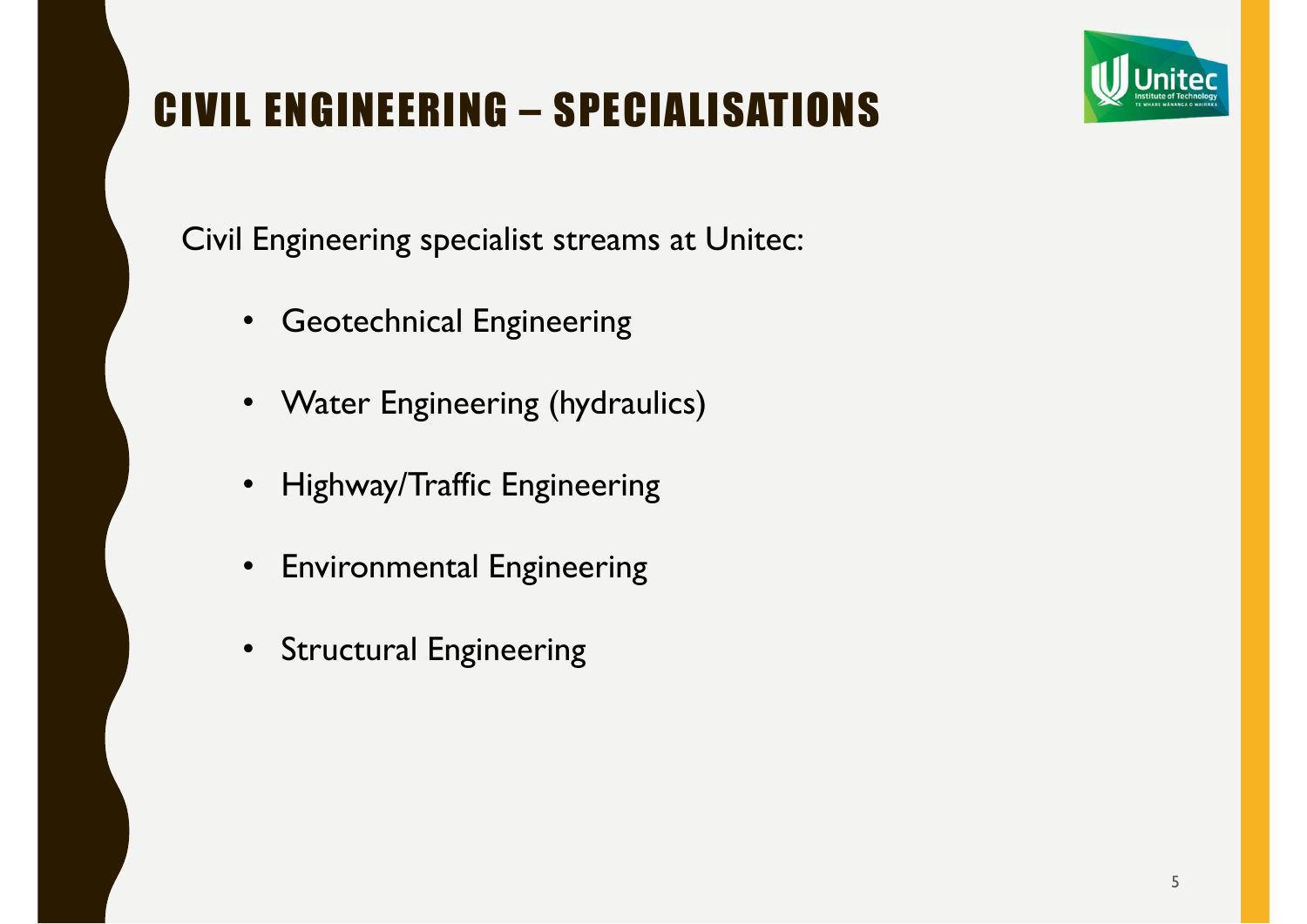

#### CIVIL ENGINEERING – SPECIALISATIONS AND ENROLMENTS

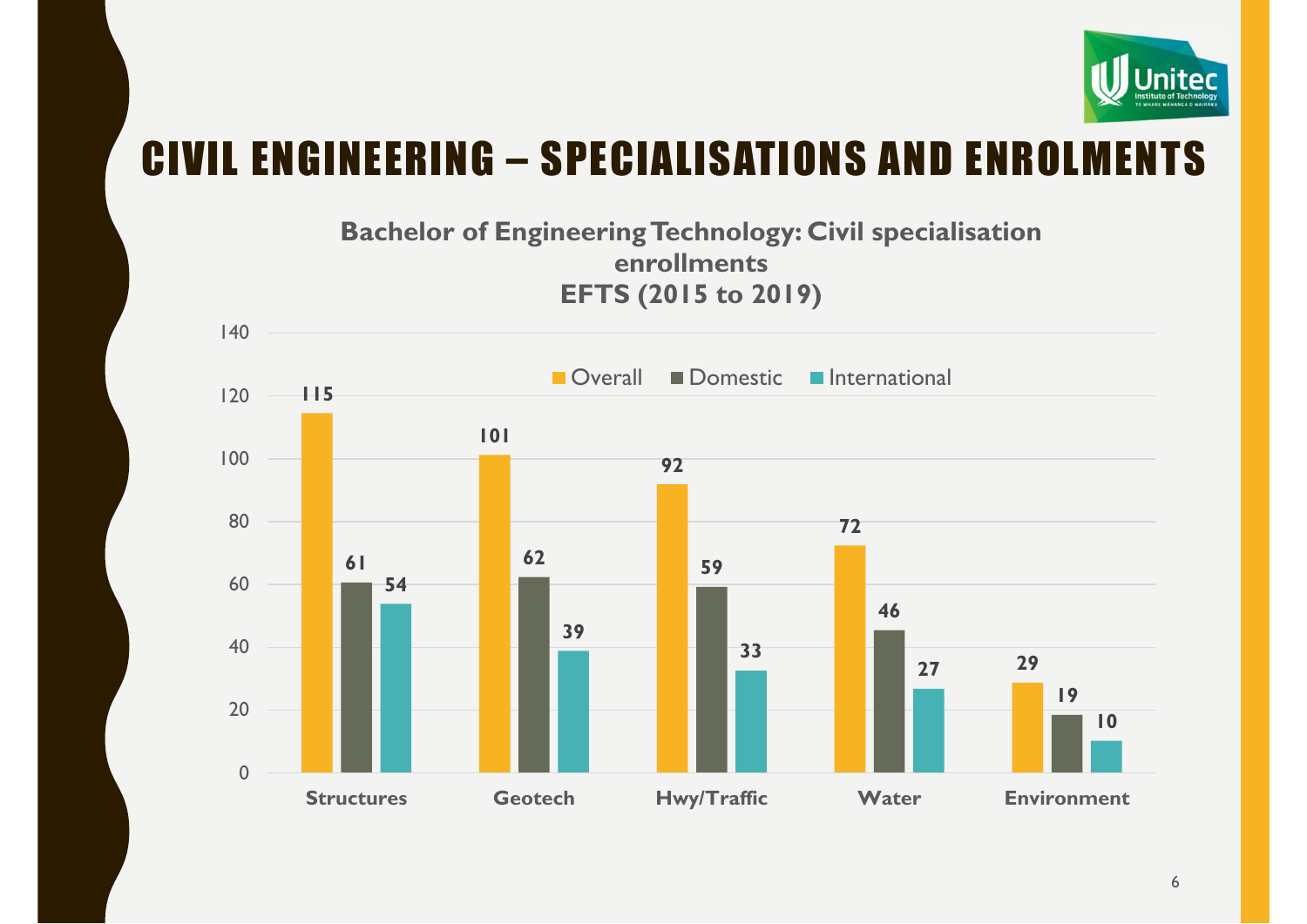

## DOMESTIC AND INTERNATIONAL (2015 TO 2019)

For the purpose of this research:

- • **Domestics** include New Zealand Citizens and Permanent Residents, and Australians *(total of 724 students)*
- • **Internationals** *(425 students)* are grouped as follows:
	- •Asia *(322 students)*
	- Pacific *(58 students)*
	- Middle East *(19 students)*
	- Other *(26 students)*

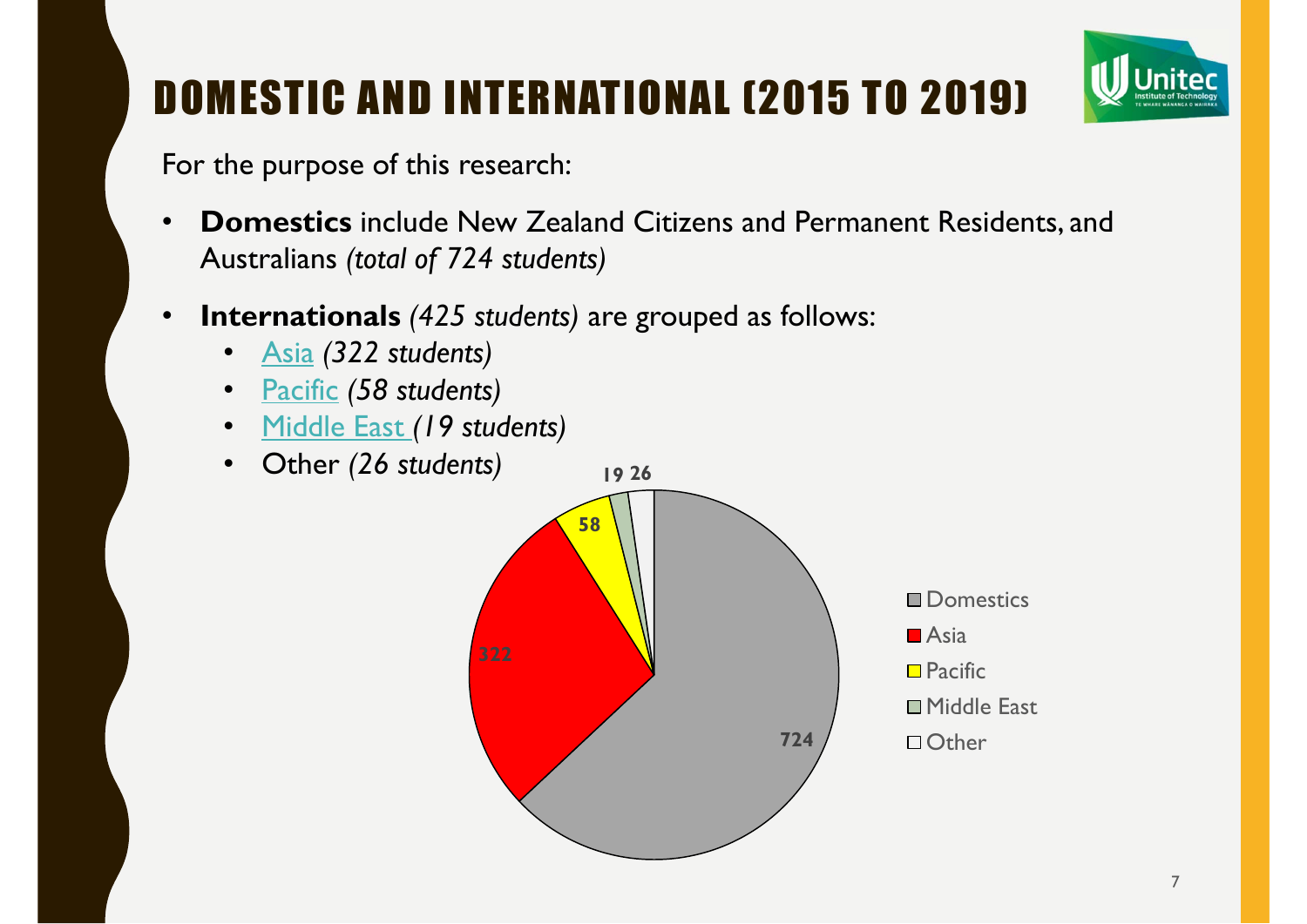## RESIDENCY OF STUDENTS (2015 TO 2019)



8

 $\bullet$  1137 students by headcount (representing 1463 EFTS) from 34 different places around the world

*Students (headcount) and residency (2015 to 2019)*

| <b>Domestic</b>                 |                                    |     |     |     |     |     |     | 721 |     |
|---------------------------------|------------------------------------|-----|-----|-----|-----|-----|-----|-----|-----|
| <b>CHN: China</b>               |                                    |     | 206 |     |     |     |     |     |     |
| <b>IND: India</b>               |                                    | 73  |     |     |     |     |     |     |     |
| <b>SLB: Solomon Islands</b>     | $\blacksquare$ 19                  |     |     |     |     |     |     |     |     |
| <b>SAU: Saudi Arabia</b>        | $\overline{15}$<br><b>Contract</b> |     |     |     |     |     |     |     |     |
| <b>LKA: Sri Lanka</b>           | $=$ $\vert 4$                      |     |     |     |     |     |     |     |     |
| <b>KEN: Kenya</b>               | $\blacksquare$ 13                  |     |     |     |     |     |     |     |     |
| FJI: Fiji                       | $\Box$<br><b>In</b>                |     |     |     |     |     |     |     |     |
| <b>PNG: Papua New Guinea</b>    | $\blacksquare$                     |     |     |     |     |     |     |     |     |
| TON: Tonga <b>B</b>             |                                    |     |     |     |     |     |     |     |     |
| KIR: Kiribati <b>6</b>          |                                    |     |     |     |     |     |     |     |     |
| <b>VNM: Viet Nam</b>            | 5<br>n.                            |     |     |     |     |     |     |     |     |
| <b>RUS: Russian Federation</b>  | 5<br>×.                            |     |     |     |     |     |     |     |     |
| <b>PHL: Philippines</b>         | $\overline{4}$                     |     |     |     |     |     |     |     |     |
| <b>KOR: Korea Republic of</b>   | $\overline{4}$<br>D.               |     |     |     |     |     |     |     |     |
| <b>TWN: Taiwan</b>              | $\overline{\mathbf{3}}$            |     |     |     |     |     |     |     |     |
| IRN: Iran (Islamic Republic Of) |                                    |     |     |     |     |     |     |     |     |
| <b>AUS: Australia</b>           | $\frac{3}{2}$                      |     |     |     |     |     |     |     |     |
| <b>WSM: Samoa</b>               |                                    |     |     |     |     |     |     |     |     |
| <b>TMP: East Timor</b>          | $\overline{\mathbf{2}}$            |     |     |     |     |     |     |     |     |
| <b>PAK: Pakistan</b>            | $\overline{\mathbf{2}}$            |     |     |     |     |     |     |     |     |
| <b>NPL: Nepal</b>               | $\frac{1}{2}$                      |     |     |     |     |     |     |     |     |
| <b>KHM: Cambodia</b>            |                                    |     |     |     |     |     |     |     |     |
| <b>CHL: Chile</b>               | $\overline{2}$                     |     |     |     |     |     |     |     |     |
| <b>BRA: Brazil</b>              | $\overline{\mathbf{2}}$            |     |     |     |     |     |     |     |     |
| <b>BGD: Bangladesh</b>          | $\overline{\mathbf{2}}$            |     |     |     |     |     |     |     |     |
| <b>ZAF: South Africa</b>        |                                    |     |     |     |     |     |     |     |     |
| <b>VUT: Vanuatu</b>             |                                    |     |     |     |     |     |     |     |     |
| <b>TUV: Tuvalu</b>              |                                    |     |     |     |     |     |     |     |     |
| <b>THA: Thailand</b>            |                                    |     |     |     |     |     |     |     |     |
| <b>OMN: Oman</b>                |                                    |     |     |     |     |     |     |     |     |
| <b>NAM: Namibia</b>             |                                    |     |     |     |     |     |     |     |     |
| <b>MMR: Myanmar</b>             |                                    |     |     |     |     |     |     |     |     |
| <b>HKG: Hong Kong</b>           |                                    |     |     |     |     |     |     |     |     |
|                                 | $\overline{0}$                     | 100 | 200 | 300 | 400 | 500 | 600 | 700 | 800 |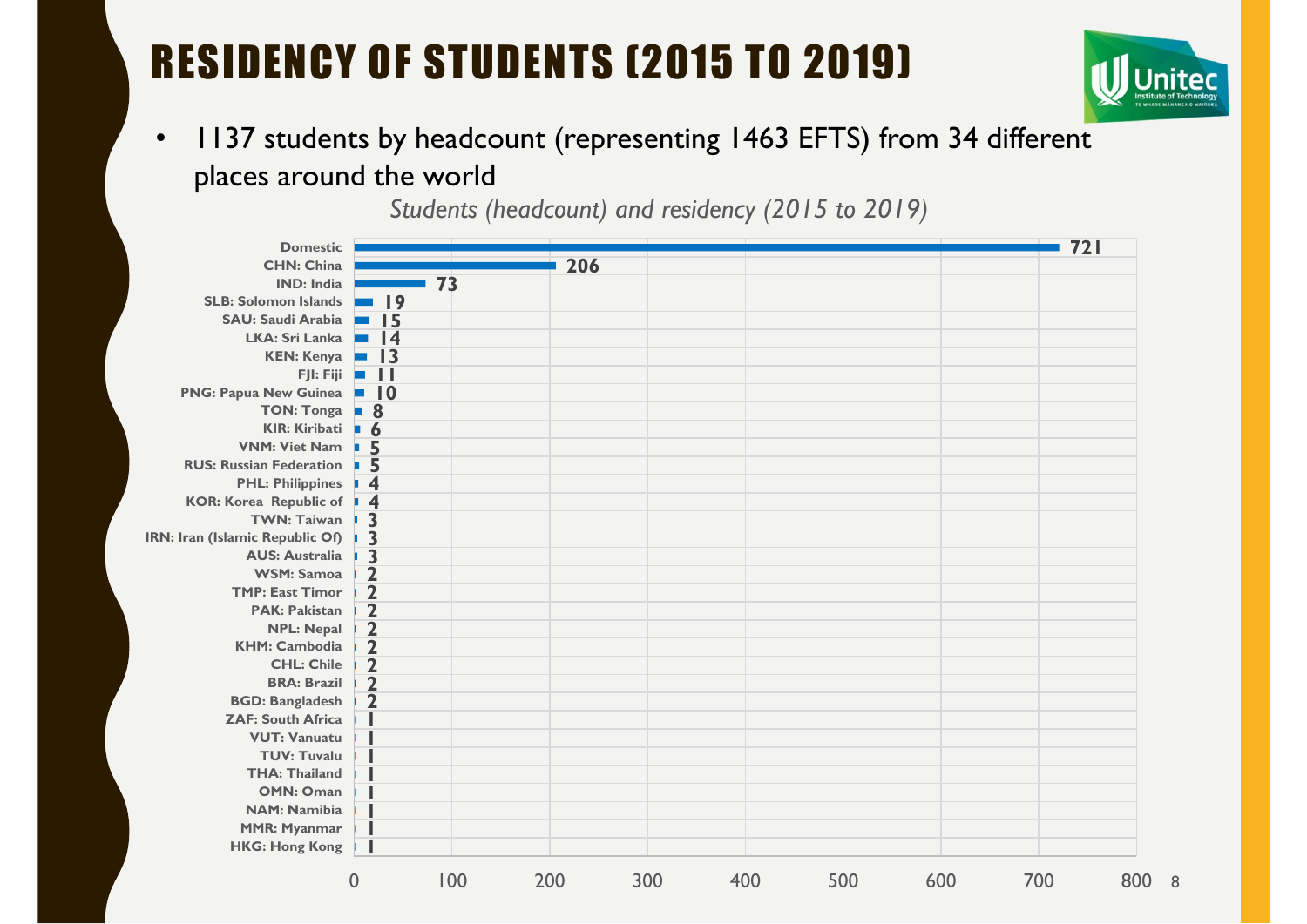## MĀORI AND PASIFIKA (2015 TO 2019)



Within the domestic cohort of 724 students, 48 (6.6%) were Māori and 104 (14.4%) were Pasifika:

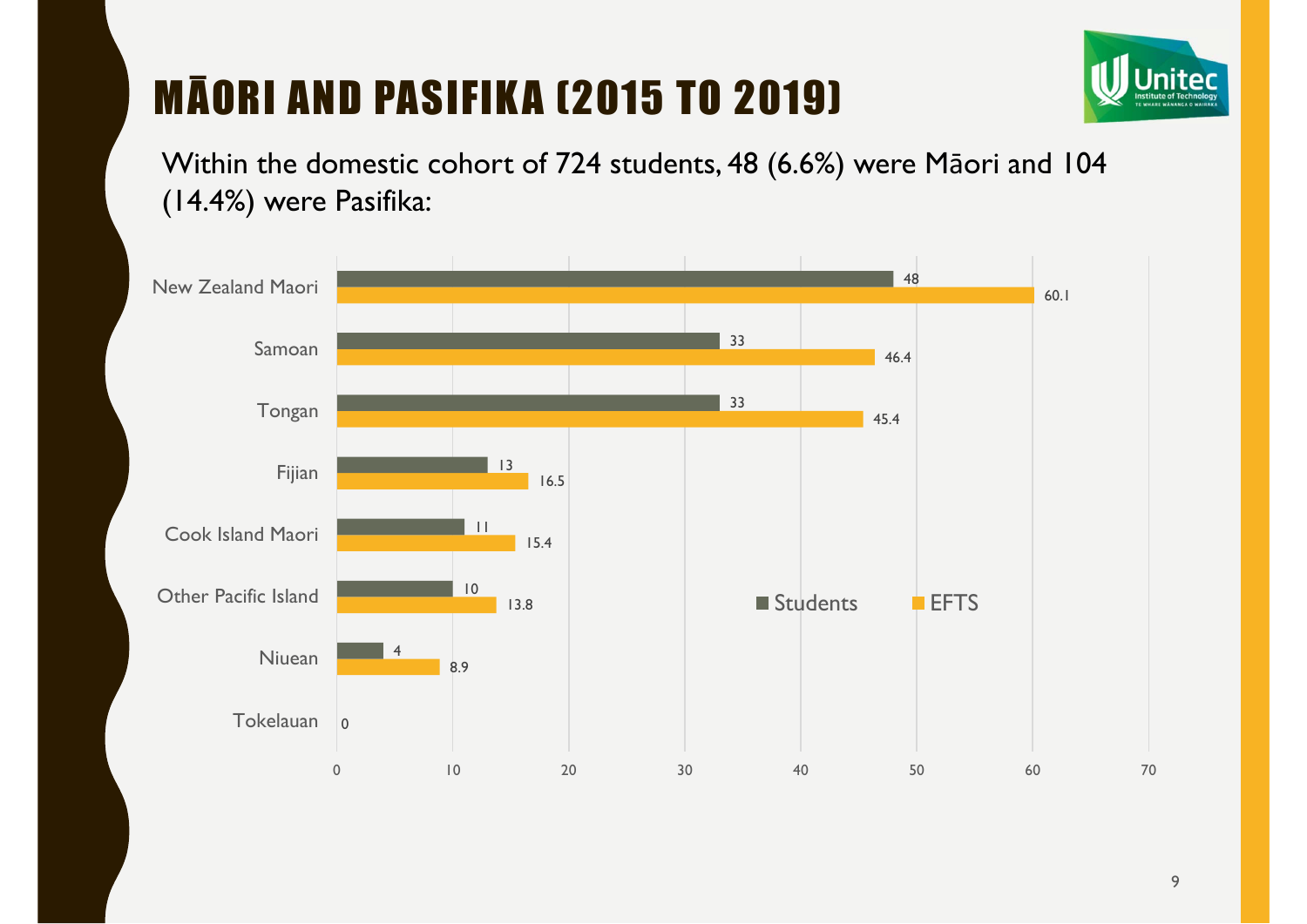#### GENDER (2015 TO 2019)



- $\bullet$ Overall: 13.4% female (152 of 1137 students)
- $\bullet$ Domestics: 14.2% female (103 of 724 students)
- $\bullet$ International: 12.2% female (52 of 425 students)

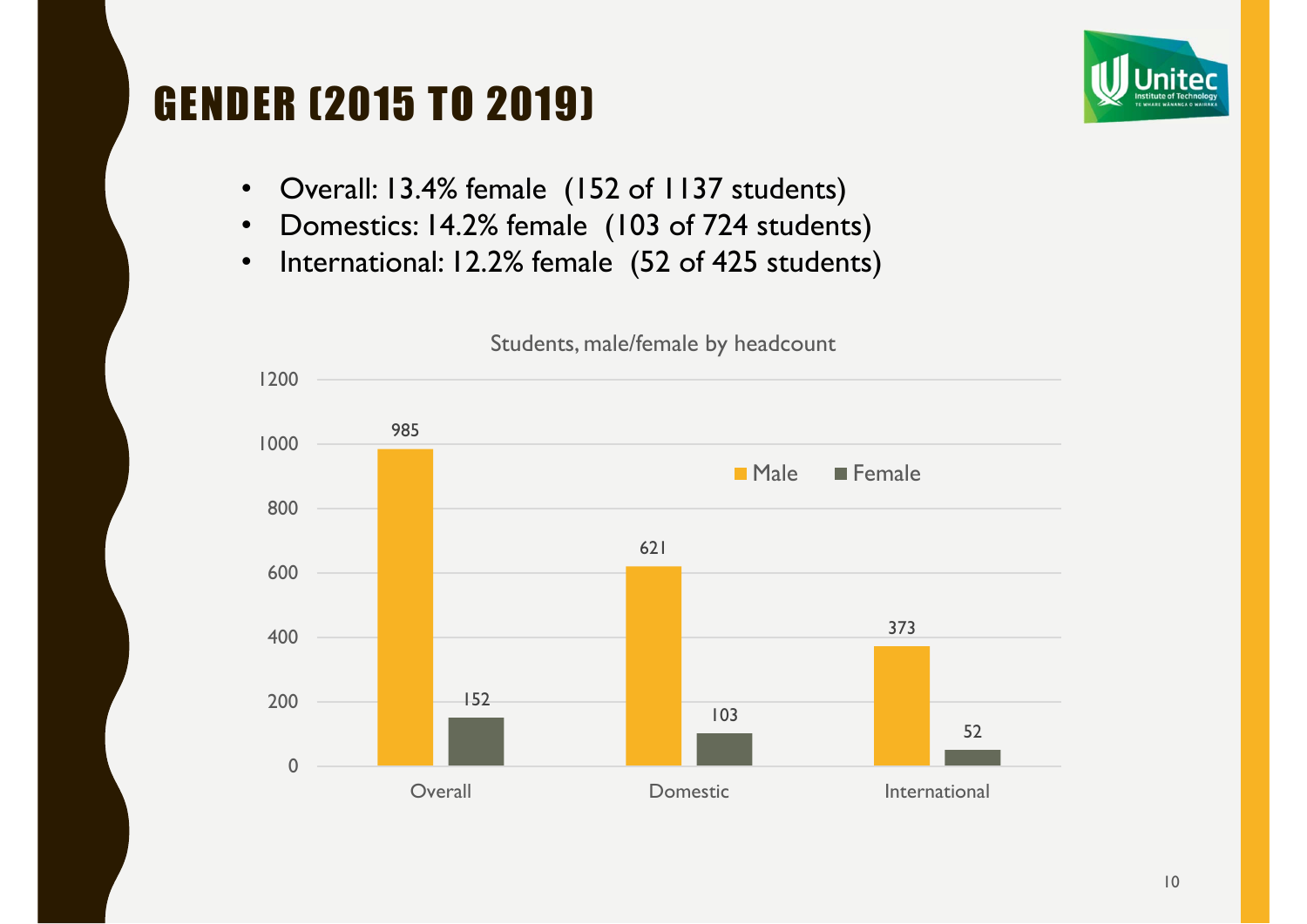# PRIOR ACTIVITY OF STUDENTS



**Prior activity of** *Domestic* **students (total 724 students)**



#### **Prior activity of** *International* **students (total 425 students)**



- $\bullet$ 259 of the 724 (35.8%) of domestic students from the workforce
- •19 of the 425 (4.4%) of international students from the workforce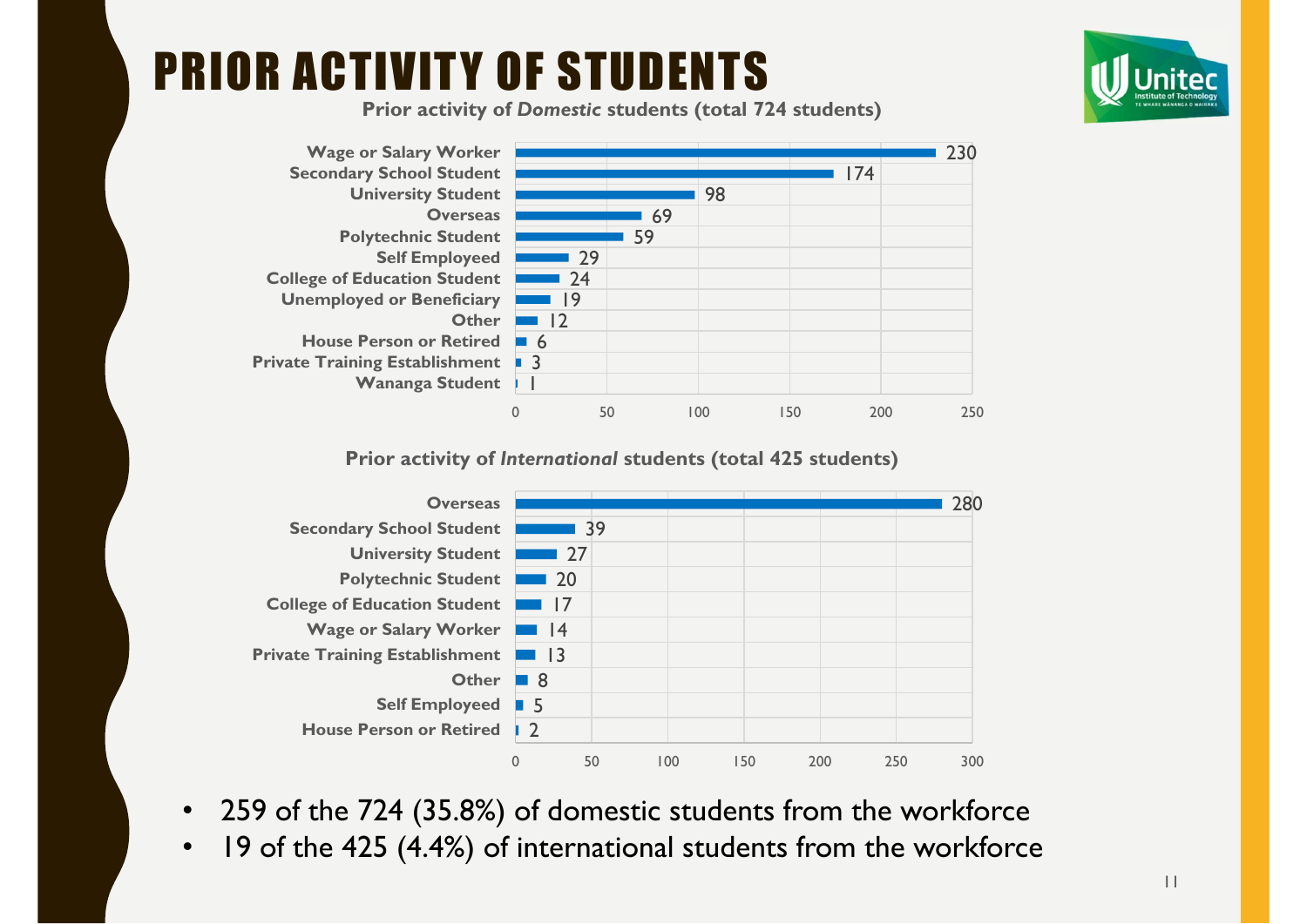#### AGE OF STUDENTS AT TIME OF FIRST ENROLLMENT

#### *Domestic students:*

|                           | <b>EFTS weighted</b> | <b>By Headcount</b> |  |  |  |  |
|---------------------------|----------------------|---------------------|--|--|--|--|
| $\mathbf n$               | 143.31               | 316                 |  |  |  |  |
| Average age               | 23.61                | 23.9                |  |  |  |  |
| <b>Median age</b>         | 21.10                | 21.6                |  |  |  |  |
| <b>Oldest</b>             | 52.2                 |                     |  |  |  |  |
| Youngest                  | 17.2                 |                     |  |  |  |  |
| <b>Standard Deviation</b> | 6.34                 | 6.4                 |  |  |  |  |

#### *International students:*

|                           | <b>EFTS weighted</b> | <b>By Headcount</b> |  |  |  |  |
|---------------------------|----------------------|---------------------|--|--|--|--|
| n                         | 110.88               | 221                 |  |  |  |  |
| Average age               | 21.98                | 22.0                |  |  |  |  |
| <b>Median age</b>         | 20.52                | 20.5                |  |  |  |  |
| <b>Oldest</b>             | 43.8                 |                     |  |  |  |  |
| Youngest                  | 17.0                 |                     |  |  |  |  |
| <b>Standard Deviation</b> | 4.45                 | 4.5                 |  |  |  |  |

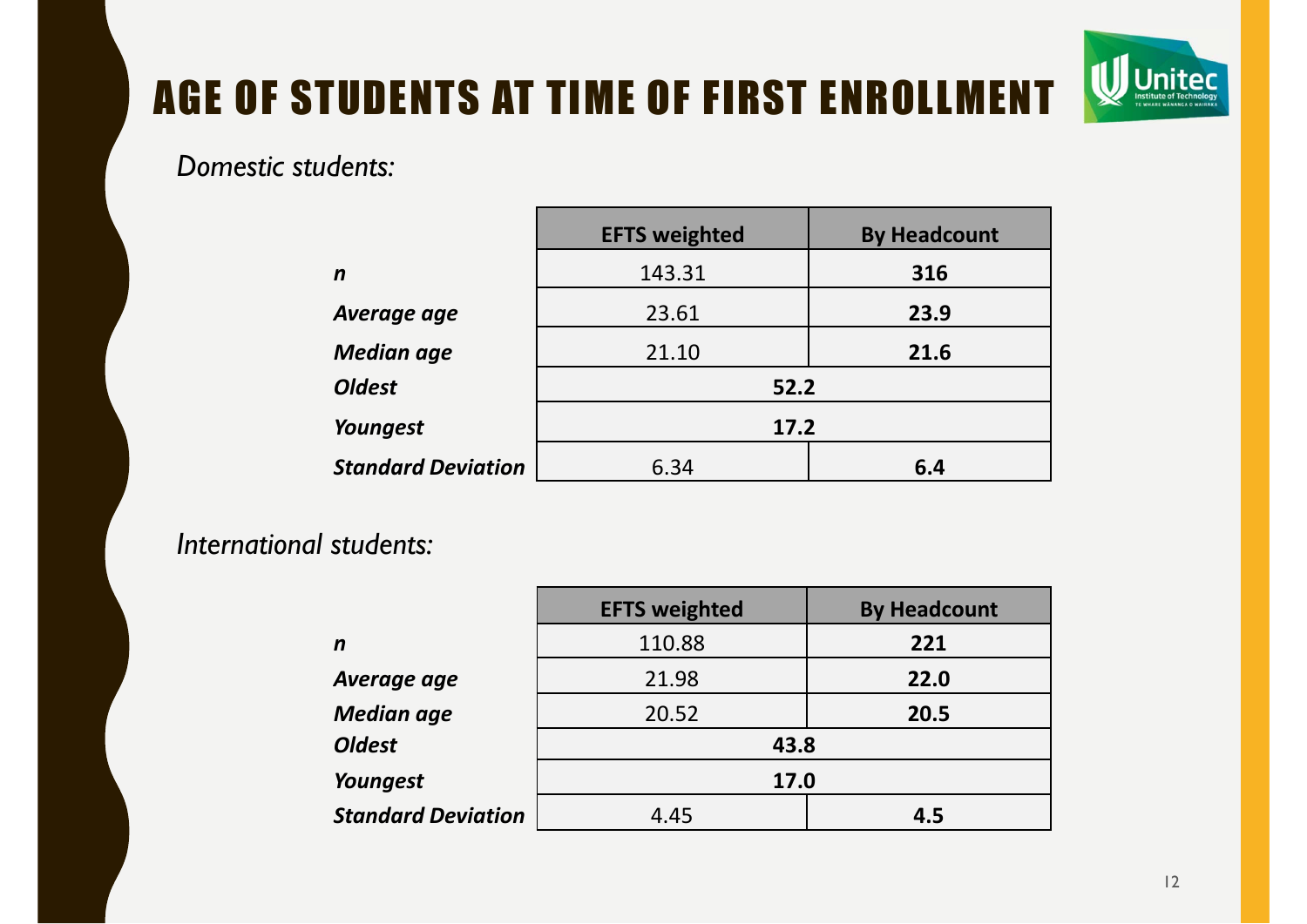## BACHELOR OF ENGINEERING TECHNOLOGY CIVIL



- • Over the period 2015 to 2019, 659 students equating to1050 EFTS studied on this qualification
- $\bullet$  Of these 659 students, 459 were domestic (654 EFTS), and 201 were internationals (395 EFTS)
- $\bullet$ Of these 659 students, 91 were female (13.8%)
- • The youngest student was 17, the oldest 57. The average age was 25.5 years
- $\bullet$ We will now look at success and retention for this group of students.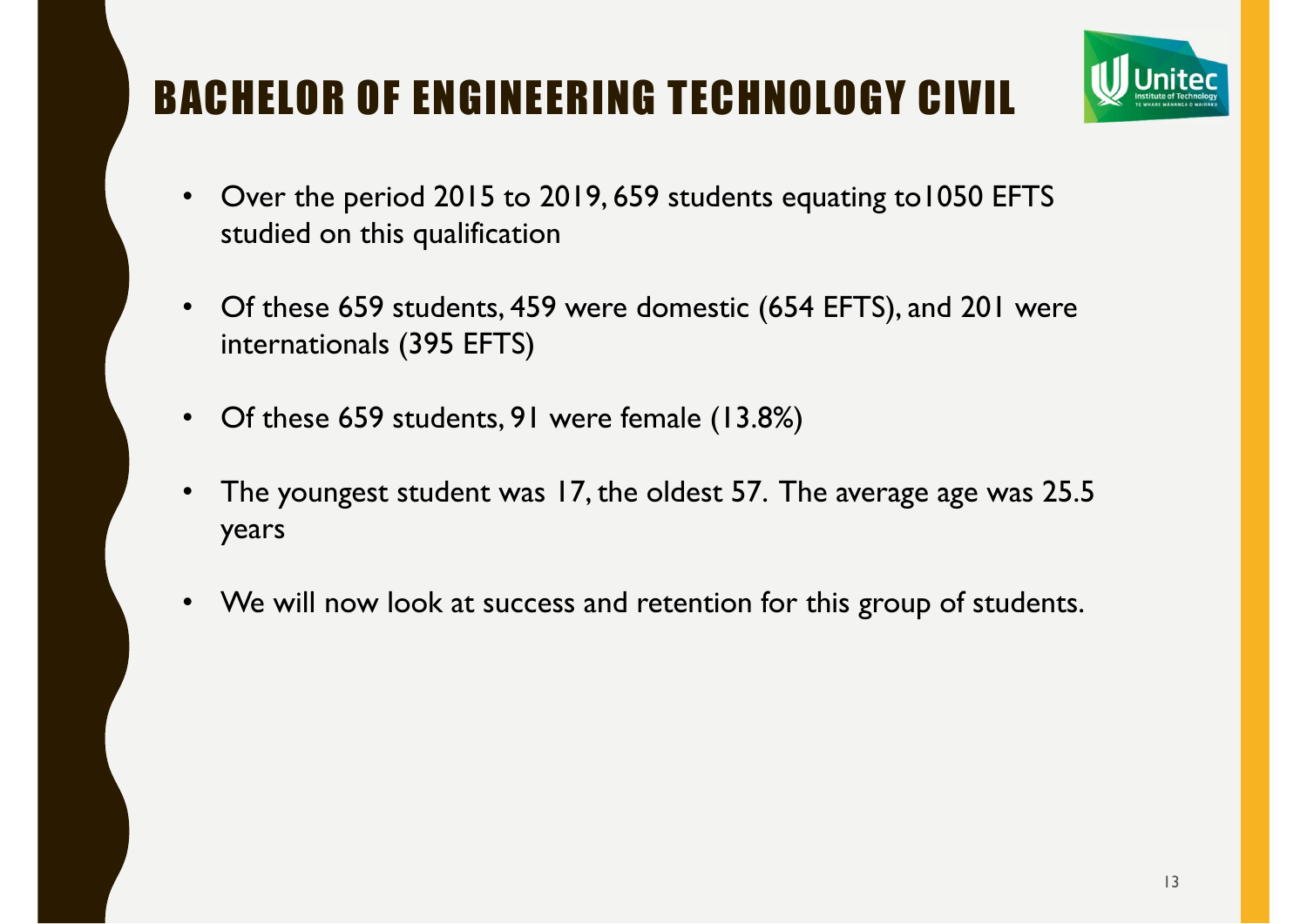

#### COURSE SUCCESS - DOMESTICS AND INTERNATIONALS

83.685.886 82.9 ●89.3  $81$ 86.584.979.4 86.6 88.1 84.6 87.788.2 $•93.5$ 78 808284 86 88 909294962015 2016 2017 2018 20192019 **Percent** All-<sup>o-</sup>Domestic  $\rightarrow$ -International

**BEngTech (Civil): Course success rate (2015 to 2019)**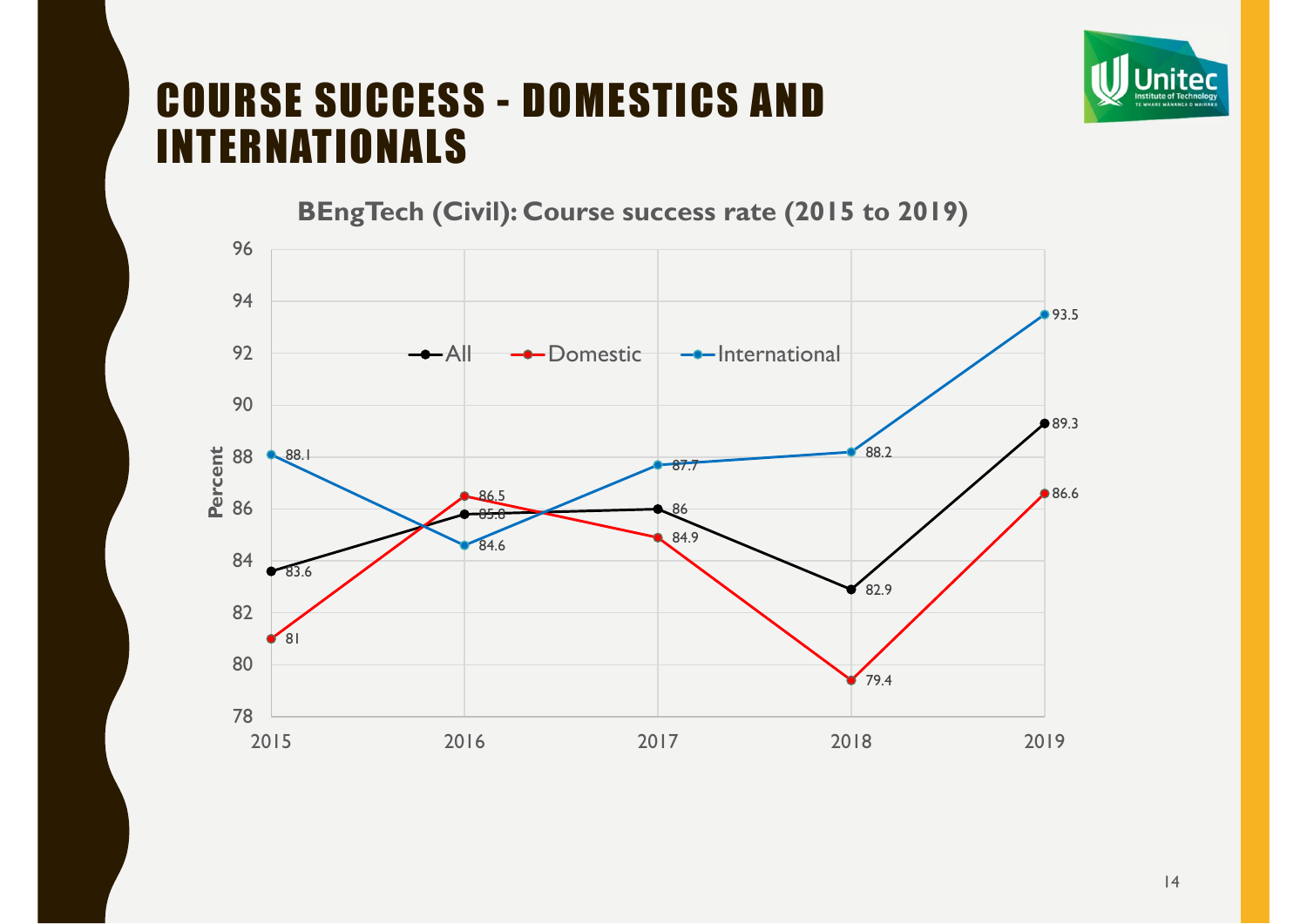## COURSE SUCCESS – INTERNATIONAL BREAKDOWN

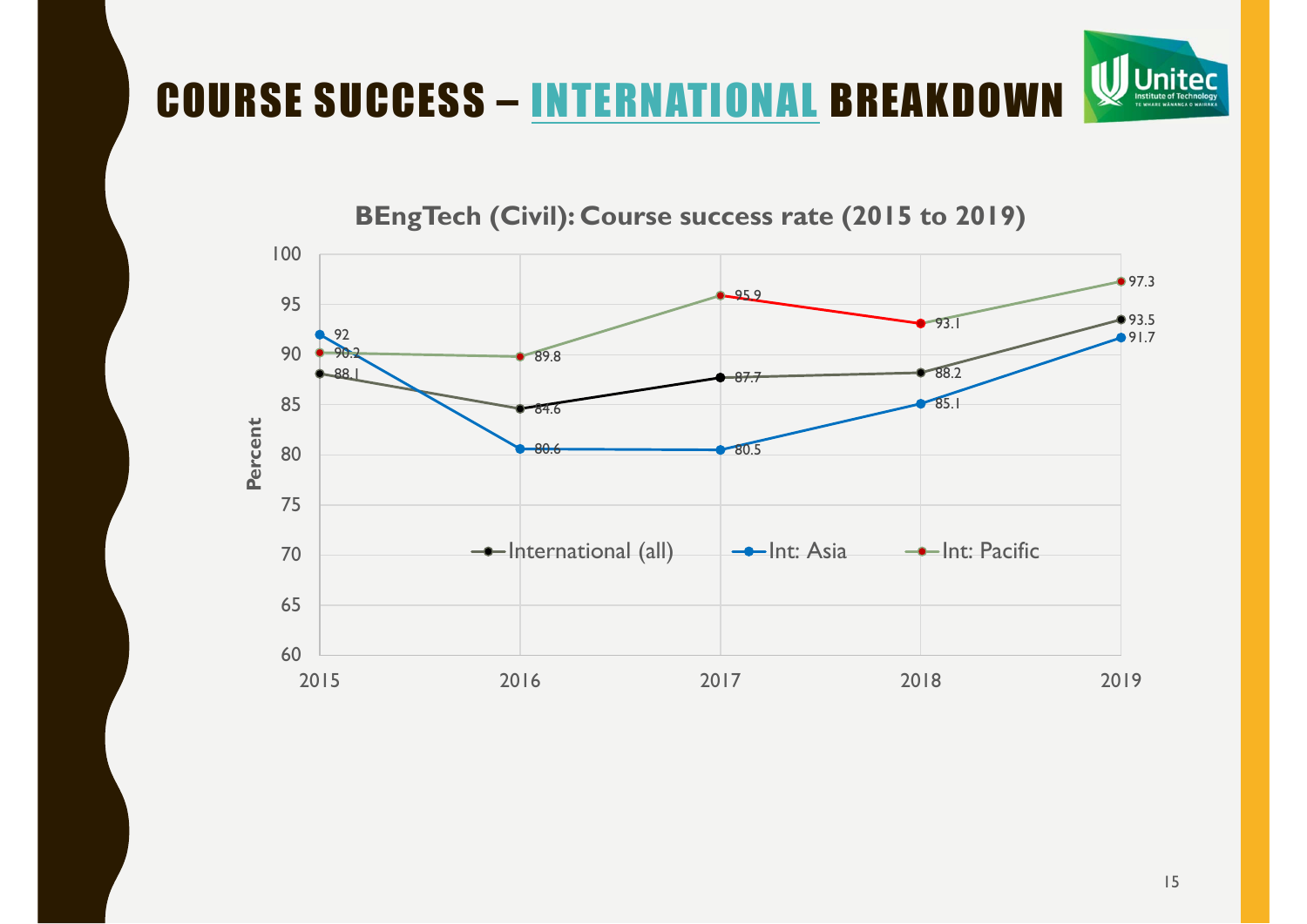### COURSE SUCCESS - GENDER





#### **BEngTech (Civil): Course success rate (2015 to 2019)**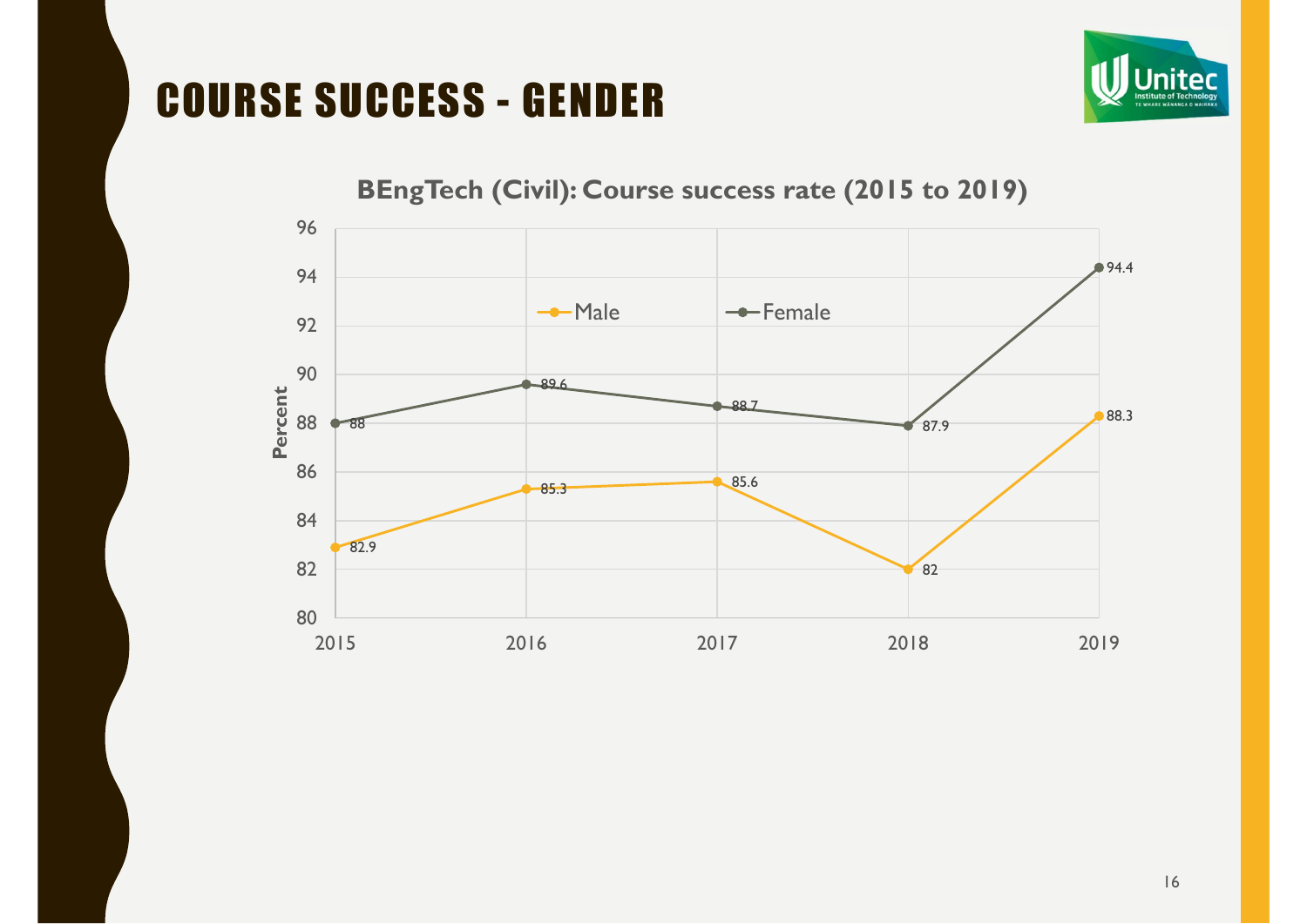### COURSE SUCCESS – SEMESTER OF STUDY



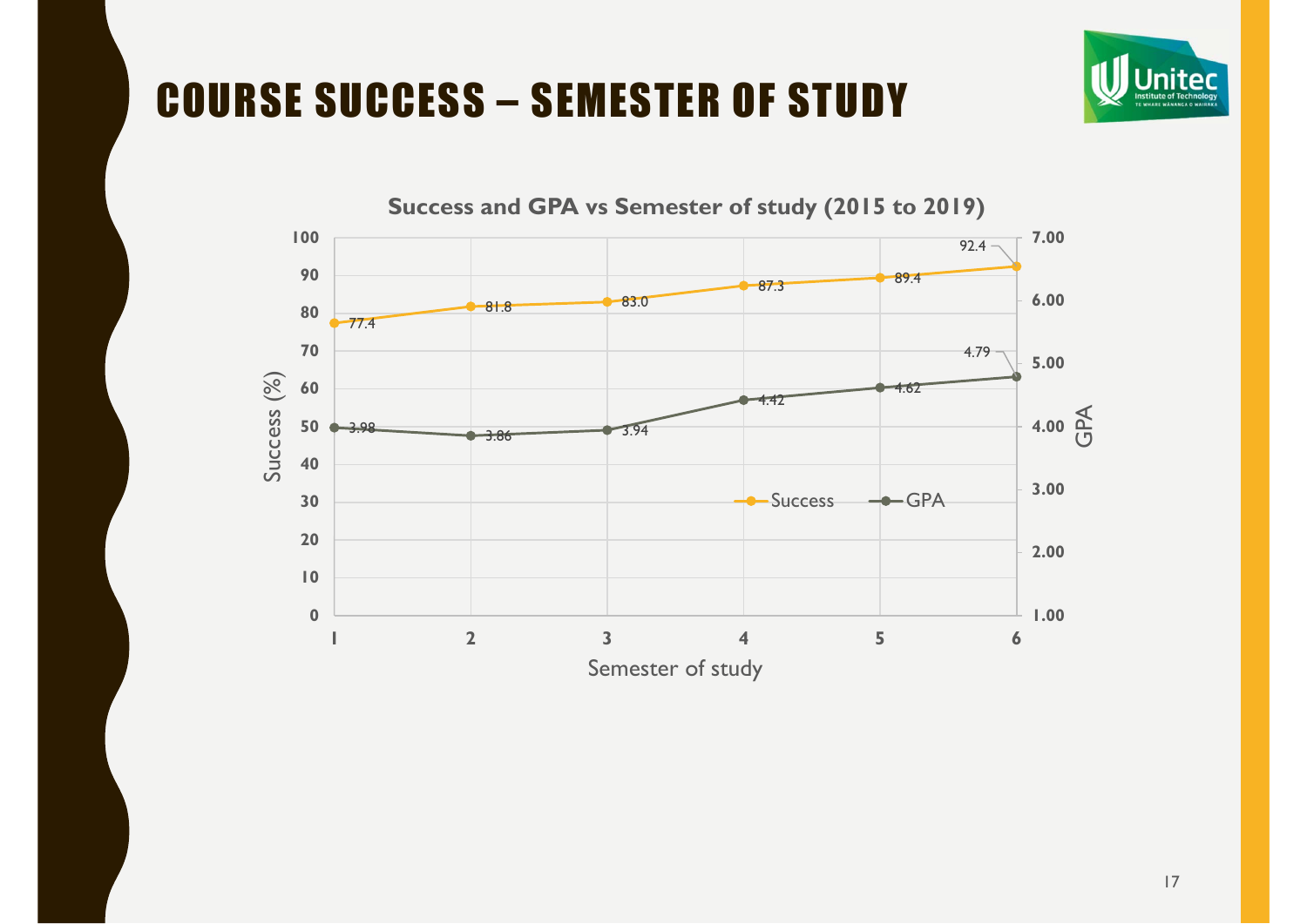## COURSE SUCCESS – AGE



#### (2015 TO 2019)

|     | <b>Course</b><br><b>Success</b> |      |            |
|-----|---------------------------------|------|------------|
| Age | enrolls                         | %    | <b>GPA</b> |
| 18  | 278                             | 81.2 | 3.66       |
| 9   | 672                             | 79.8 | 3.69       |
| 20  | 961                             | 84.7 | 4.11       |
| 21  | 1056                            | 86.6 | 4.13       |
| 22  | 876                             | 86.7 | 4.14       |
| 23  | 632                             | 83.8 | 4.06       |
| 24  | 573                             | 89   | 4.13       |
| 25  | 534                             | 88.3 | 4.35       |
| 26  | 512                             | 82.9 | 4.12       |
| 27  | 392                             | 85   | 4.23       |
| 28  | 293                             | 78.I | 4.13       |
| 29  | 219                             | 83.7 | 4.03       |
| 30  | 183                             | 85.8 | 4.21       |
| 31  | 185                             | 82.6 | 4.61       |
| 32  | 159                             | 92.5 | 5.39       |
| 33  | 2                               | 95.5 | 5.46       |
| 34  | 124                             | 91.1 | 5.31       |
| 35  | 62                              | 96.4 | 5.38       |
| 36  | 70                              | 90.6 | 5.36       |
| 37  | 71                              | 85.3 | 4.74       |
| 38  | 68                              | 93.4 | 4.59       |
| 39  | 54                              | 85.1 | 4.15       |
| 40  | 22                              | 100  | 4.62       |

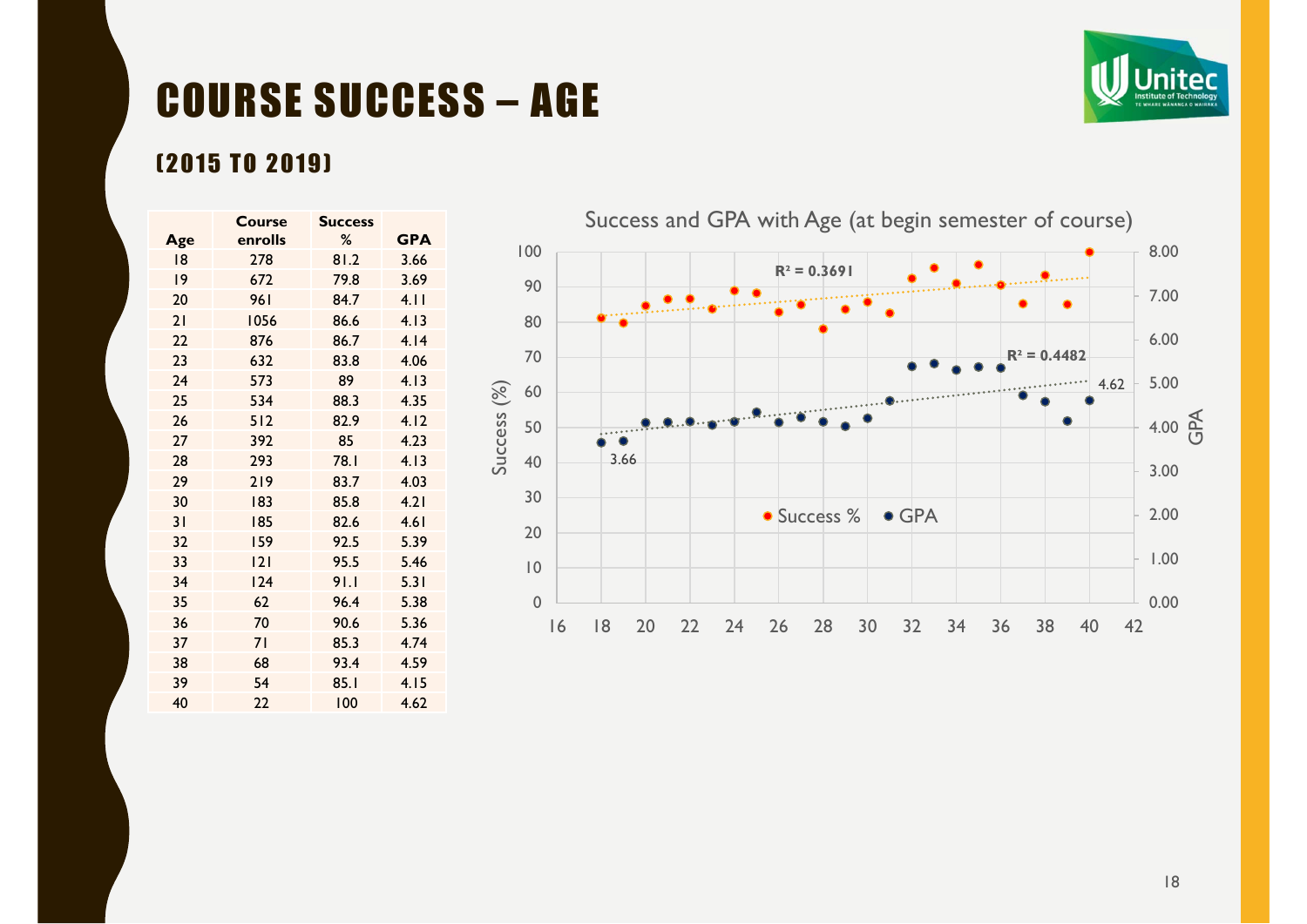

## COURSE SUCCESS – PRIOR ACTIVITY

#### DOMESTIC STUDENTS, FIRST SEMESTER OF STUDY (2015 TO 2019)





|                                       | Total   | <b>Distinct</b> |                                       |      |              | <b>Grouped result</b> |      |
|---------------------------------------|---------|-----------------|---------------------------------------|------|--------------|-----------------------|------|
| <b>Prior activity</b>                 | enrolls | students        | Succeeded Success % GPA Success % GPA |      |              |                       |      |
| <b>Polytechnic Student</b>            | 35      | 10              | 21                                    | 63.6 | 3.03         |                       |      |
| <b>University Student</b>             | 142     | 39              | 91                                    | 65.5 | 3.38         | 64.9                  | 3.35 |
| <b>Private Training Establishment</b> | 8       | $\overline{2}$  | 8                                     | 100  | 4.25         |                       |      |
| <b>College of Education Student</b>   | 8       | 5               | 4                                     | 77.8 | 3.56         |                       | 3.64 |
| <b>Secondary School Student</b>       | 8       | 46              | 139                                   | 77.2 | 76.9<br>3.64 |                       |      |
| Wage or Salary Worker                 | 7       | 51              | 128                                   | 76.6 | 4.28         |                       | 4.11 |
| Self Employeed                        | 24      | 6               | 4                                     | 60.9 | 2.91         | 72.8                  |      |
| <b>Unemployed or Beneficiary</b>      | 12      | 3               | 7                                     | 58.3 | 2.42         |                       |      |
| Overseas                              | 58      | 4               | 36                                    | 66.7 | 3.24         |                       |      |
| Other                                 | 4       |                 | $\overline{\mathbf{4}}$               | 100  | 7.50         |                       |      |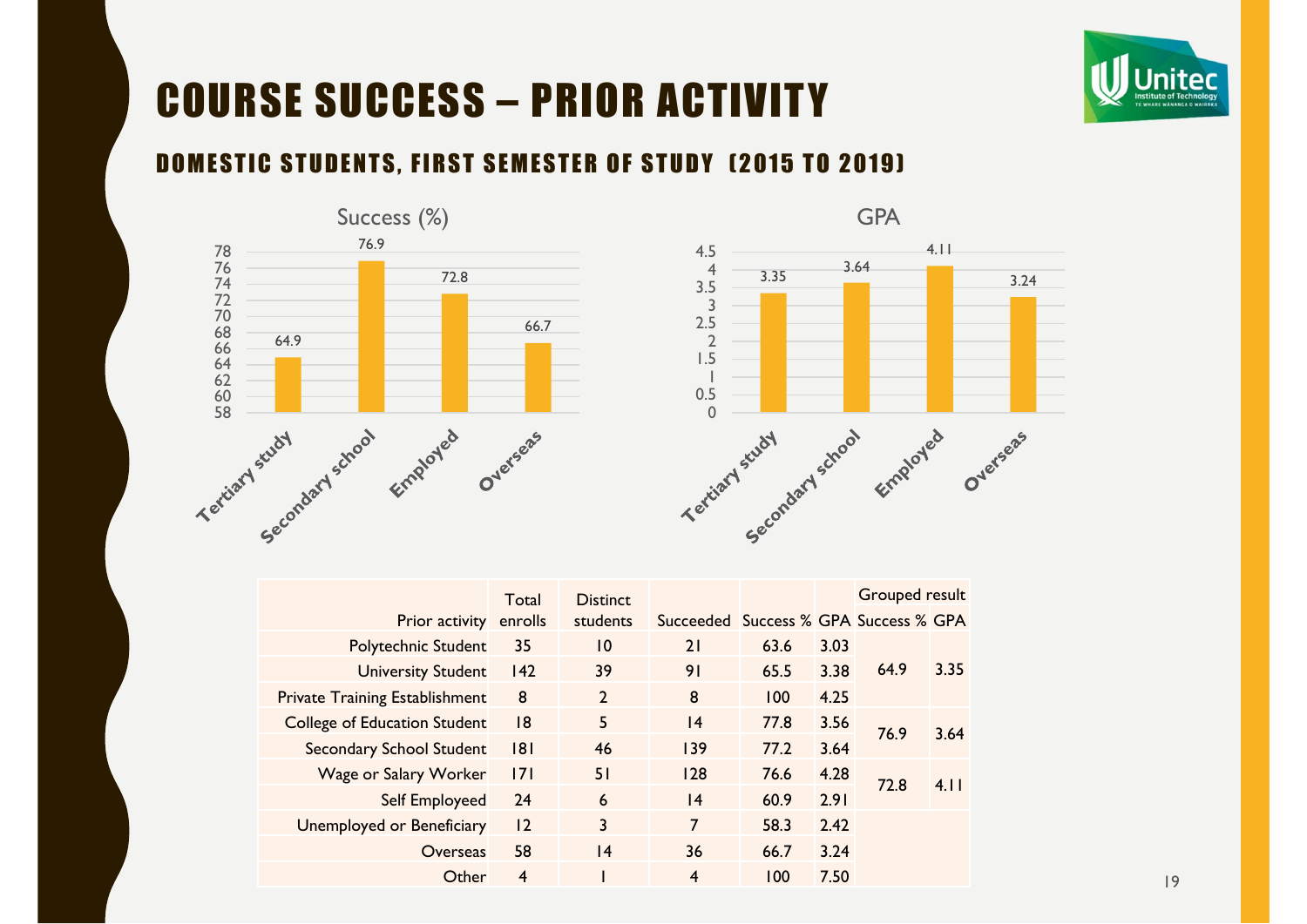

#### RETENTION: ALL STUDENTS



#### **Retention (2015 to 2019)**

Semester of study

|                    | All students at n semester of study (head count |     |              |      |                |                 |
|--------------------|-------------------------------------------------|-----|--------------|------|----------------|-----------------|
| Sem first enrolled | One                                             | Two | <b>Three</b> | Four | <b>Five</b>    | <b>Six</b>      |
| $2015 - SI$        | 59                                              | 51  | 46           | 45   | 44             | 40              |
| $2015 - S2$        | 27                                              | 20  | 20           | 15   | 15             | 12              |
| $2016 - SI$        | 30                                              | 23  | 21           | 20   | 17             | 15              |
| $2016 - S2$        | 4                                               | 12  | $\mathbf{H}$ | 9    | 9              | $\overline{7}$  |
| $2017 - SI$        | 38                                              | 36  | 31           | 30   | 27             | 24              |
| $2017 - S2$        | 22                                              | 21  | 8            | 16   | 16             | $\overline{13}$ |
| $2018 - SI$        | 33                                              | 31  | 22           | 25   | 23             | 21              |
| $2018 - S2$        | 4                                               | 10  | 8            | 5    | $\overline{4}$ |                 |
| $2019 - SI$        | 15                                              | 12  | 10           | 8    |                |                 |
| $2019 - S2$        | $\overline{13}$                                 | 9   | 8            |      |                |                 |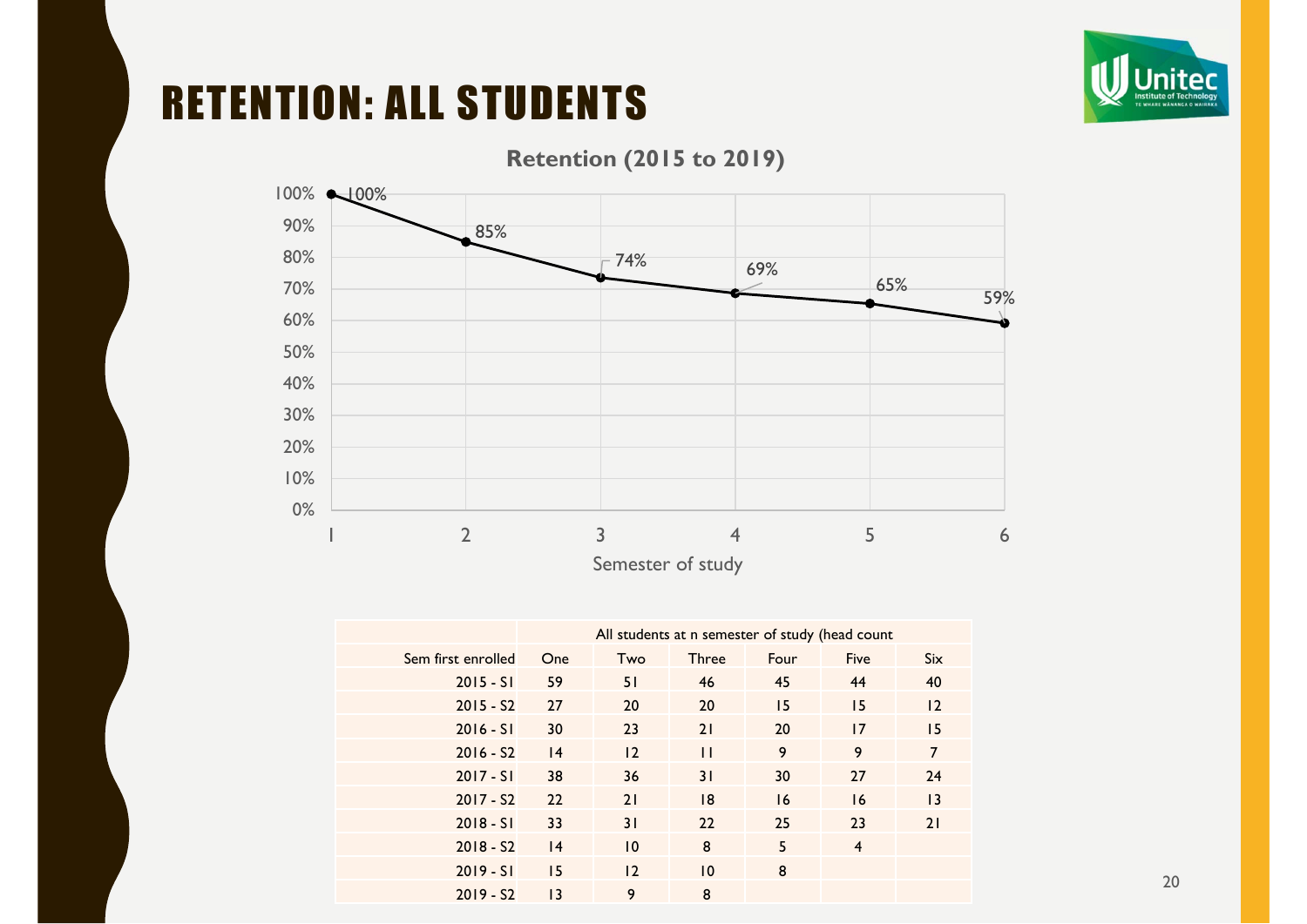### RETENTION: INTERNATIONAL AND DOMESTIC



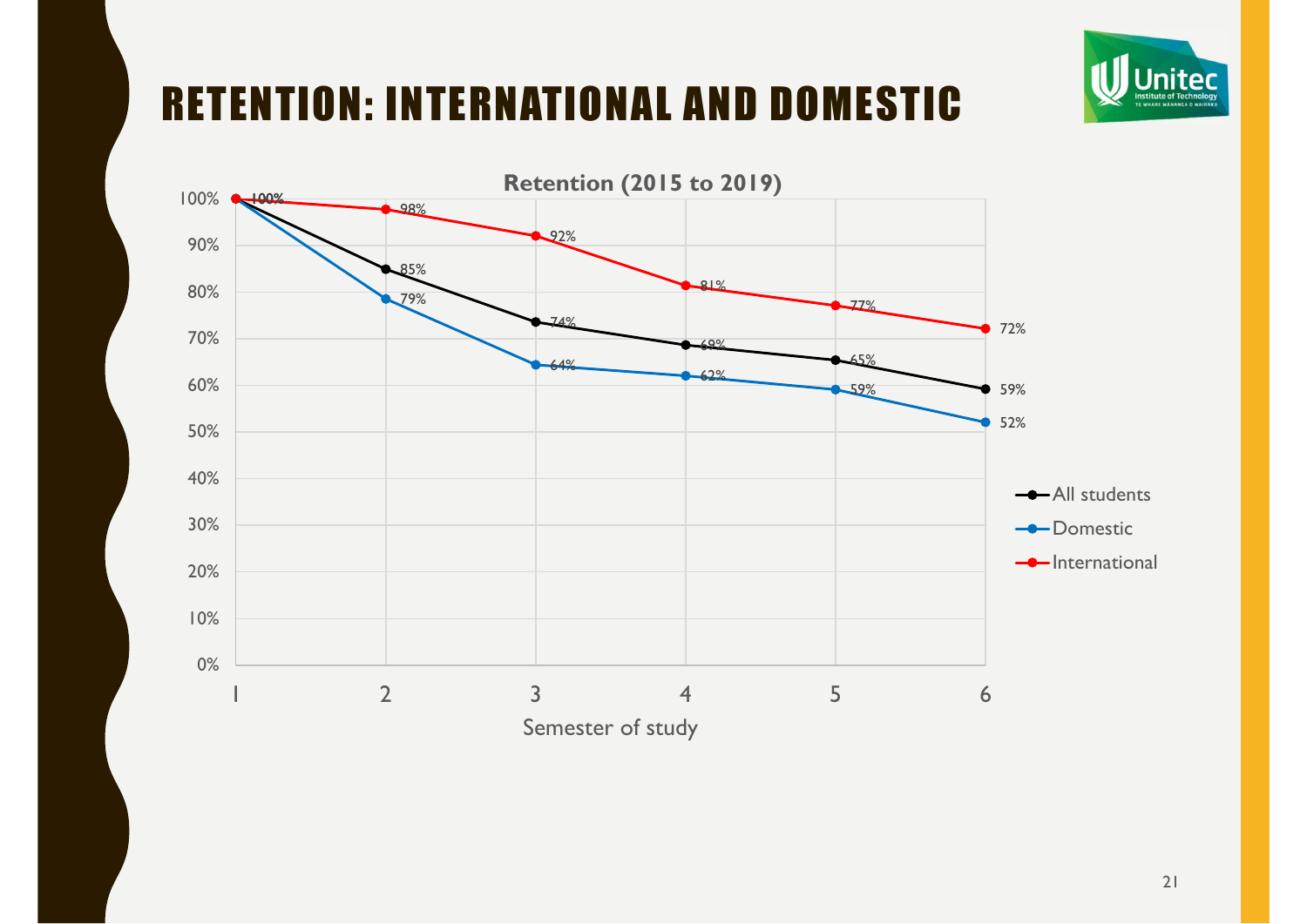### RETENTION: DOMESTICS FIRST SEMESTER



- $\bullet$  Over the period 2015 to 2019, 177 domestic students newly enrolled for the BEngTech(Civil). These students had never before studied at Unitec.
- Of these 177 students, 142 have completed at least 2 semesters of study in the BEngTech(Civil)
- •However 35 of the 177 (20%) completed just one semester of study
- •We look at some of the characteristics of these students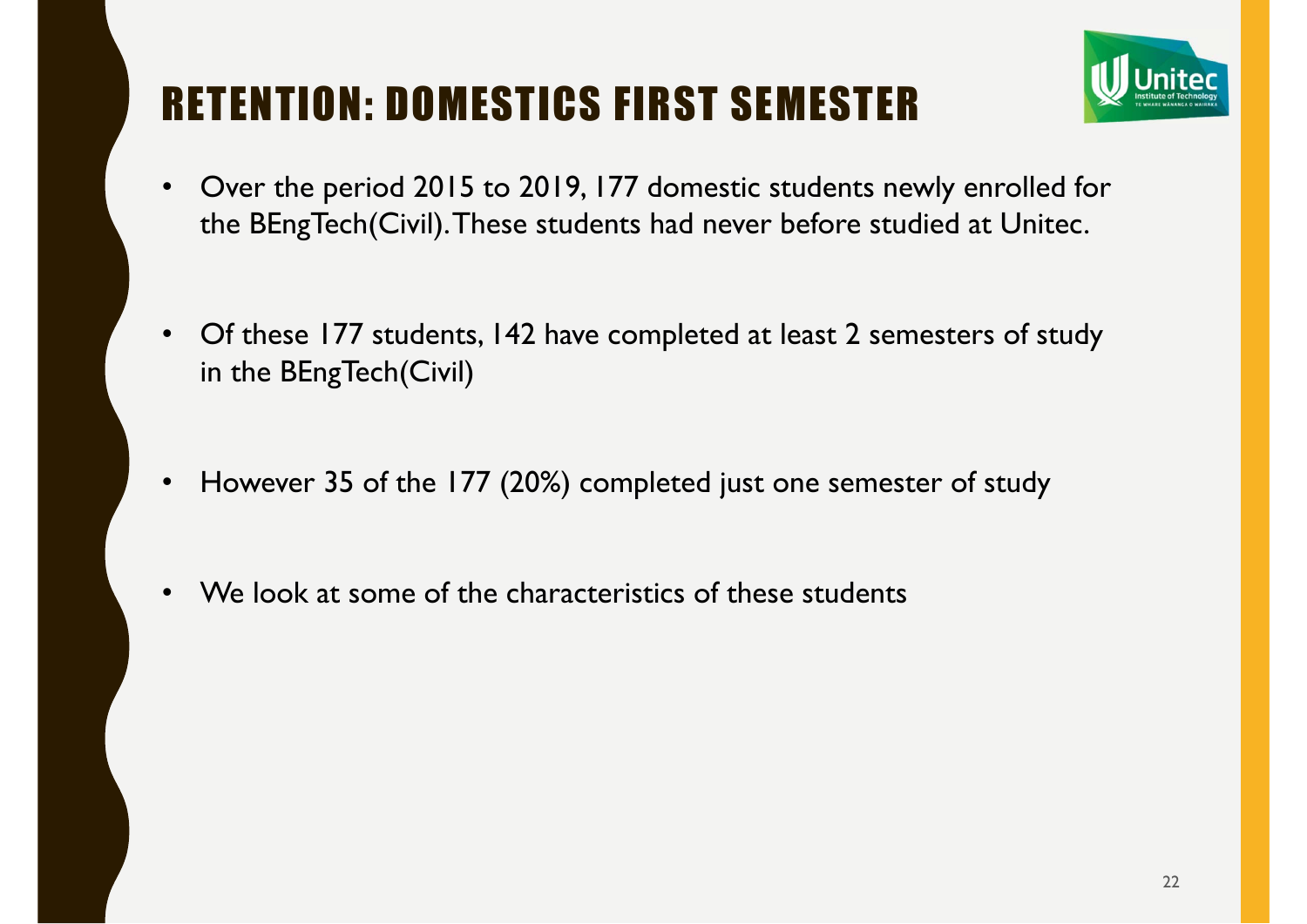

### RETENTION: DOMESTICS FIRST SEMESTER

 $\bullet$  Chinese and NZ European/Pakehas appear to be overrepresented in first semester drop-out

|                           |                | <b>Ethnicity Distinct students Overall percent</b> | <b>Dropped out</b> | Drop out rate |
|---------------------------|----------------|----------------------------------------------------|--------------------|---------------|
| African                   | 3              | 2%                                                 | $\overline{2}$     | 67%           |
| Australian                |                | 1%                                                 | $\mathbf 0$        | 0%            |
| British/Irish             |                | 1%                                                 | $\mathbf 0$        | 0%            |
| <b>Chinese</b>            | 20             | 11%                                                | 6                  | 30%           |
| Fijian                    | $\overline{2}$ | 1%                                                 | $\mathbf 0$        | $0\%$         |
| Filipino                  | 3              | 2%                                                 |                    | 33%           |
| Indian                    | 44             | 25%                                                | 6                  | 14%           |
| Japanese                  |                | 1%                                                 | $\mathbf 0$        | 0%            |
| Korean                    | 3              | 2%                                                 |                    | 33%           |
| <b>Latin American</b>     | $\overline{3}$ | 2%                                                 |                    | 33%           |
| <b>Middle Eastern</b>     | 10             | 6%                                                 | $\mathbf 0$        | $0\%$         |
| New Zealand Maori         | 12             | 7%                                                 | $\overline{2}$     | 17%           |
| No response               |                | 1%                                                 | $\mathbf 0$        | $0\%$         |
| <b>NZ European/Pakeha</b> | 29             | 16%                                                | 8                  | 28%           |
| Other                     | 12             | 7%                                                 |                    | 8%            |
| Other Asian               | 9              | 5%                                                 | 3                  | 33%           |
| Other European            |                | 1%                                                 | $\mathbf 0$        | $0\%$         |
| Other Pacific Island      | $\overline{2}$ | 1%                                                 | $\mathbf 0$        | $0\%$         |
| Samoan                    | 8              | 5%                                                 |                    | 13%           |
| Sri Lankan                | $\overline{4}$ | 2%                                                 |                    | 25%           |
| Tongan                    | 8              | 5%                                                 | $\overline{2}$     | 25%           |
|                           | 177            |                                                    | 35                 |               |
|                           |                | Overall drop out rate                              | 20%                |               |

• We are currently looking at other factors that lead to students dropping out after one semester of study. This will be the focus of our paper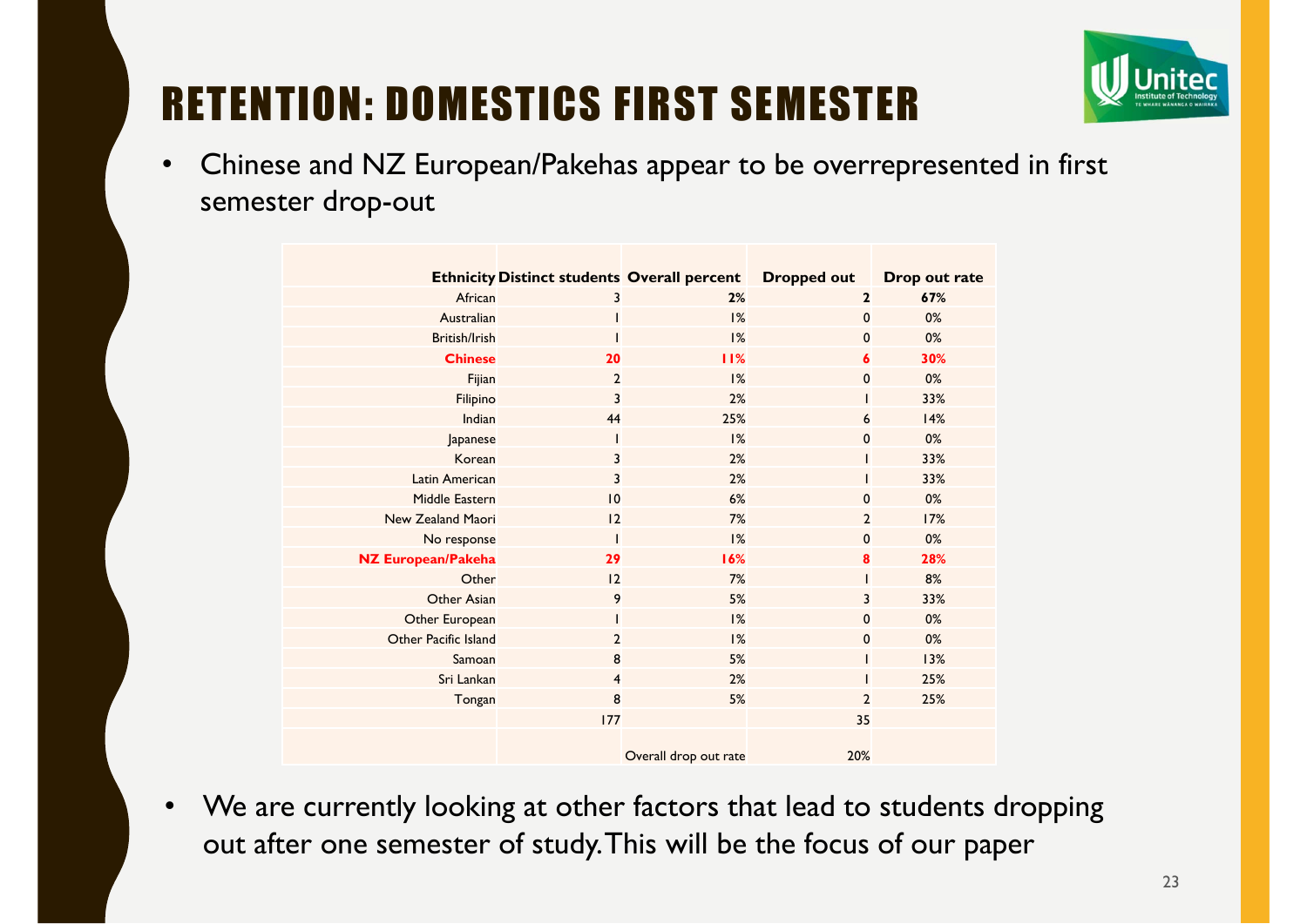## CONCLUSIONS AND FUTURE RESEARCH



- •International students overall perform at least as well as domestic students
- •The largest groups within the international cohort are come from Asia and the Pacific
- $\bullet$ Pacific students are the highest performing group of international students
- $\bullet$ While female students are a minority (13.4%), they consistently outperform their male peers
- • As would be expected success and GPA improve with numbers of semesters of study elapsed.
- $\bullet$ Success and GPA both strongly and positively correlate with the age of the student.
- $\bullet$ Domestic students drop out of their studies at a far higher rate than international students
- $\bullet$  After one semester of study, 21% of domestic students drop out, compared to only 2% of internationals
- $\bullet$  Finding the reason that one in five domestic students drop out after one semester of study will contribute significantly to improving overall outcomes.
- 24 $\bullet$ • Future research will also look into the domestic cohort, with particular focus on Māori and Pasifika success.